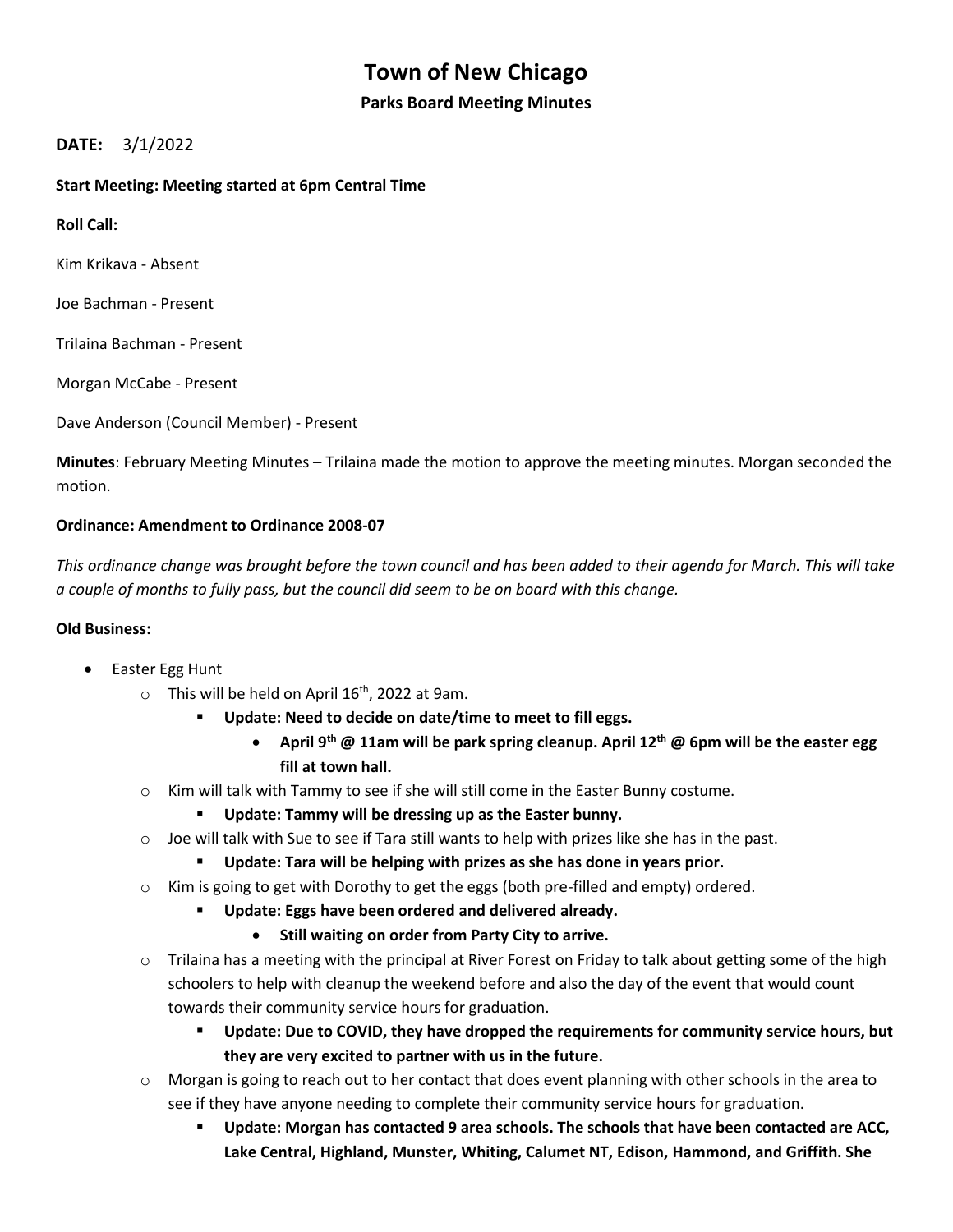**has confirmed 6 still have active requirements for community service and left messages with the other three. She is going to create a flyer to email to the schools showing the dates/times of volunteer opportunities and send it to the Parks Board first for approval. Morgan will also be the point of contact for those schools/students that have any questions.**

- "Rummage in the Park"
	- o Size of Spaces
		- $\blacksquare$  10' x 10' space
	- o Cost of Spaces
		- \$25 per space or two for \$40.
	- o Concession Stand Open
		- Hot Dogs, Pop, Water, Coffee, Chips, Popcorn will be available at the concession stand.
			- **Update: The Parks Board feels that with the current condition of the snack shack, we may want to advertise that food trucks would be allowed. We are going to reach out to a few of the local food trucks to see if they would be interested in coming to this event.**
	- o Power Generators
		- No power generators needed unless needed for lighting.
	- o Date/Time
		- This will be talked about at the March meeting.
			- **Update: We plan to hold this on June 4th with a backup day of June 5th in case of rain on June 4 th . Joe will make the flyer for this.**
- Trash Can Replacement
	- o ULINE Trash Cans w/ Wheels
		- 35 Gallon Capacity
		- \$79 each for 6 or more
			- After further discussion amongst the board members, the following was decided as a course of action:
				- o 8 cans would be ordered for Twin Oaks Park
					- **Update: Council approved the purchase of cans for Twin Oaks. I plan to have them order these this month.**
				- o We are going to see about getting two garbage cans from Total Disposal for Teeter and Tot parks. Morgan is going to call to see what the additional cost would be to the parks for two more cans.
					- Update: Morgan did speak with Total Disposal. There is no additional **charge for two cans for the other parks. I plan to have Dorothy order these in April so that we are hopefully fully out of the snow season and I can drag the old cans out.**
						- **Update: Morgan will take the 1st & 3rd Thursday of the month to take the cans out to the curb and Trilaina/Joe will take the 2 nd & 4th Thursday of the month to take the cans out to the curb.**